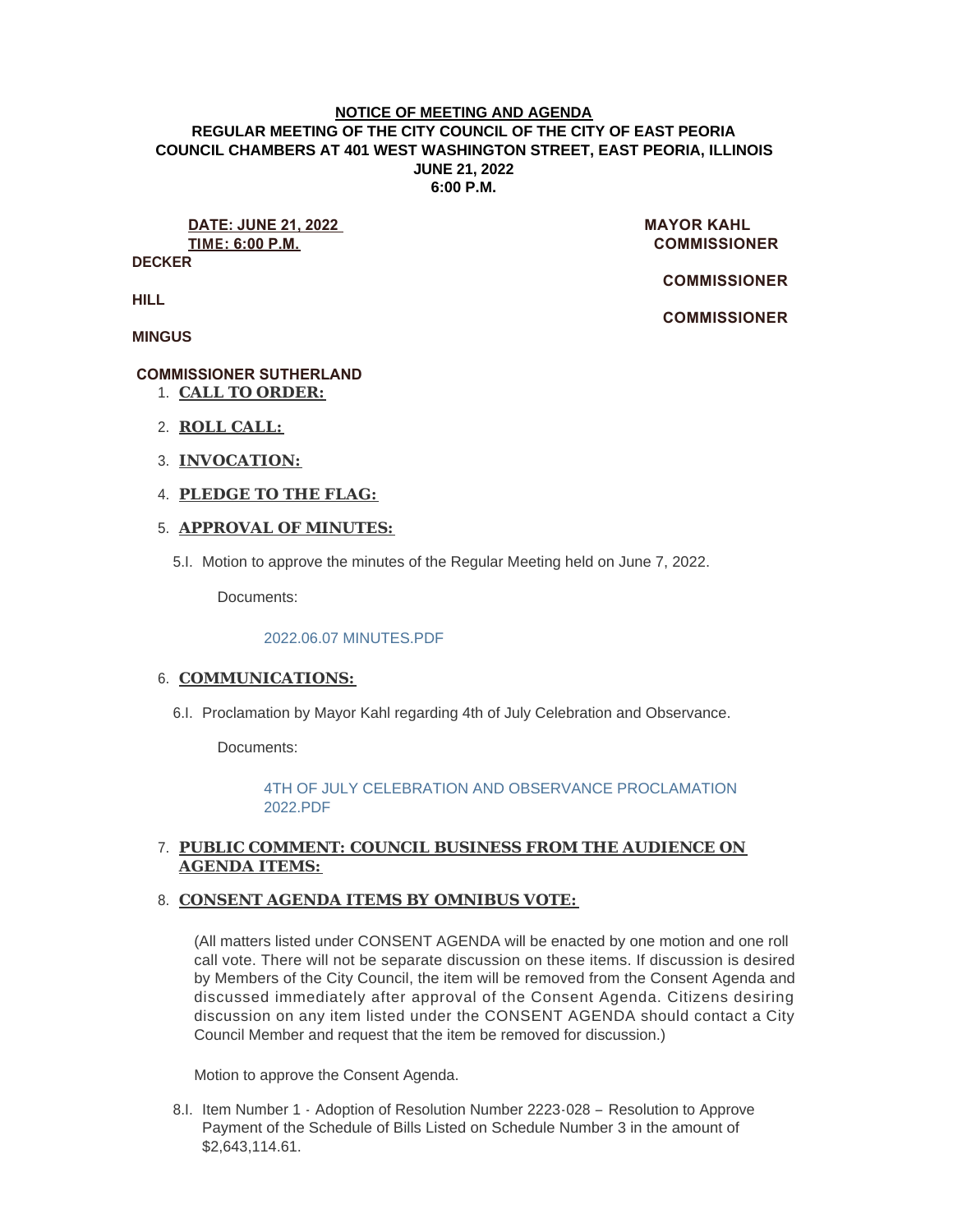Documents:

#### [RESOLUTION NUMBER 2223-028.PDF](https://www.cityofeastpeoria.com/AgendaCenter/ViewFile/Item/4494?fileID=30054)

8.II. Item Number 2 - Adoption of Resolution Number 2223-017 on its Second Reading -Resolution Accepting Lowest Responsible Bidder for Residential Demolition Contractor from Jimax Corp.

Documents:

## [RESOLUTION NUMBER 2223-017 -](https://www.cityofeastpeoria.com/AgendaCenter/ViewFile/Item/4495?fileID=30055) SECOND READING.PDF

8.III. Item Number 3 - Adoption of Resolution Number 2223-018 on its Second Reading -Resolution approving Laserfiche Software Licensing Renewal for the City with R&D Computer Systems, LLC in the amount of \$14,522.50.

Documents:

# [RESOLUTION NUMBER 2223-018 -](https://www.cityofeastpeoria.com/AgendaCenter/ViewFile/Item/4496?fileID=30056) SECOND READING.PDF

8.IV. Item Number 4 - Adoption of Resolution Number 2223-020 on its Second Reading -Resolution approving the payment of an Invoice to Tazewell County Emergency Telephone System Board (ETSB) for Annual Payment of Records Management System Services in the amount of \$10,566.60.

Documents:

## [RESOLUTION NUMBER 2223-020 -](https://www.cityofeastpeoria.com/AgendaCenter/ViewFile/Item/4497?fileID=30057) SECOND READING.PDF

#### **ITEMS REMOVED FROM CONSENT AGENDA:** 9.

#### 10. **COMMISSIONER HILL:**

11. **COMMISSIONER DECKER:** 

#### 12. **COMMISSIONER SUTHERLAND:**

12.I. Approval of Ordinance Number 4659 (AN ORDINANCE APPROVING A LEASE AGREEMENT WITH RIGHT TO PURCHASE FOR ACQUISTION OF NEW GARBAGE TRUCK FOR THE CITY'S PUBLIC WORKS DEPARTMENT.) To be laid on the table for no less than one week for public inspection.

Documents:

# [ORDINANCE NUMBER 4659.PDF](https://www.cityofeastpeoria.com/AgendaCenter/ViewFile/Item/4498?fileID=30066)

12.II. Approval of Resolution Number 2223-026 - Resolution Accepting Low Bid from Otto Baum Company, Inc. for New Water and Sewer Maintenance Building Parking Lot Improvements Project.

To be laid on the table for no less than one week for public inspection.

Documents:

#### [RESOLUTION NUMBER 2223-026.PDF](https://www.cityofeastpeoria.com/AgendaCenter/ViewFile/Item/4499?fileID=30059)

12.III. Approval of Resolution Number 2223-027 - Resolution Approving Contingency Fee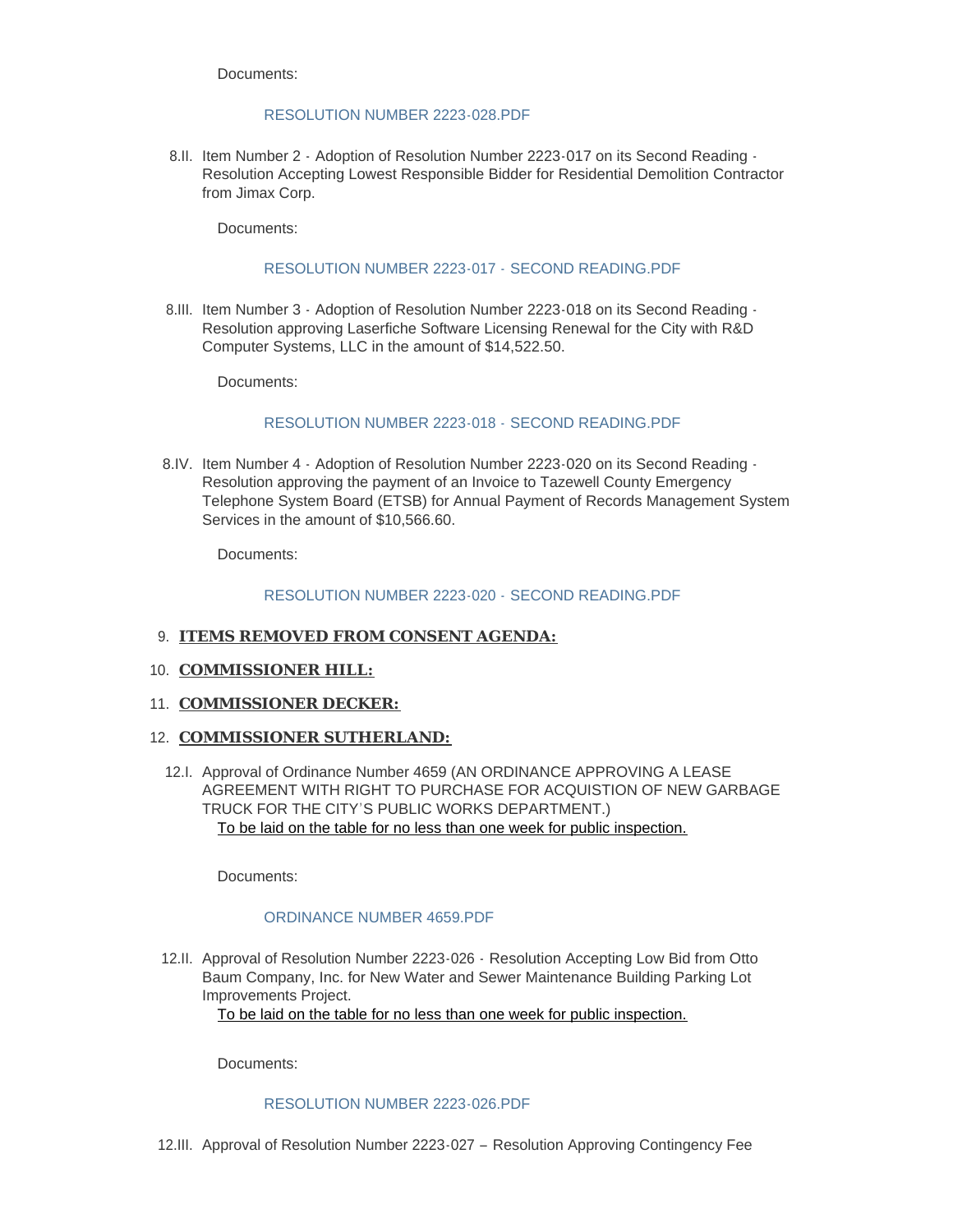Agreement for City Pursuing Litigation Against Manufacturers of PFAS Chemicals found in the City's Drinking Water Supply.

To be laid on the table for no less than one week for public inspection.

Documents:

#### [RESOLUTION NUMBER 2223-027.PDF](https://www.cityofeastpeoria.com/AgendaCenter/ViewFile/Item/4500?fileID=30060)

#### 13. **COMMISSIONER MINGUS:**

13.I. Adoption of Ordinance Number 4657 on its Second Reading  $\cdot$  (AN ORDINANCE AUTHORIZING AND PROVIDING FOR THE ISSUANCE OF NOT TO EXCEED \$13,980,000 TAXABLE GENERAL OBLIGATION REFUNDING BONDS (ALTERNATE REVENUE SOURCE), SERIES 2022A, OF THE CITY OF EAST PEORIA, TAZEWELL COUNTY, ILLINOIS, FOR THE PURPOSE OF REFUNDING CERTAIN OUTSTANDING ALTERNATE REVENUE BONDS OF SAID CITY, AUTHORIZING THE EXECUTION OF A BOND ORDER IN CONNECTION THEREWITH, PLEDGING CERTAIN REVENUES OF SAID CITY, PROVIDING FOR THE IMPOSITION OF TAXES TO PAY THE SAME, AUTHORIZING THE EXECUTION OF AN ESCROW AGREEMENT IN CONNECTION THEREWITH, AND AUTHORIZING THE SALE OF SAID BONDS TO THE PURCHASER THEREOF.)

Documents:

## [ORDINANCE NUMBER 4657 - SECOND READING.PDF](https://www.cityofeastpeoria.com/AgendaCenter/ViewFile/Item/4501?fileID=30061)

13.II. Approval of Ordinance Number 4658 - (AN ORDINANCE PROVIDING FOR THE SALE OF EXCESS CITY PROPERTY AT 127 CANTERBURY COURT IN THE CITY OF EAST PEORIA.)

To be laid on the table for no less than one week for public inspection.

Documents:

#### [ORDINANCE NUMBER 4658.PDF](https://www.cityofeastpeoria.com/AgendaCenter/ViewFile/Item/4502?fileID=30062)

13.III. Approval of Resolution Number 2223-025 - Resolution Approving the purchase of a Used 75-foot, 2009 Pierce Ladder Truck for the City's Fire Department. To be laid on the table for no less than one week for public inspection.

Documents:

#### [RESOLUTION NUMBER 2223-025.PDF](https://www.cityofeastpeoria.com/AgendaCenter/ViewFile/Item/4503?fileID=30067)

13.IV. Adoption of Resolution Number 2223-024 - Resolution Approving a Permit for a Professional Pyrotechnic Display (Public Exhibition of Fireworks) to Midwest Communications, Inc./Pyrotecnico Fireworks, Inc. for the Fourth of July Celebration (UnityPoint Health Red White & Boom) to be held on July 4, 2022 (July 5, 2022 Rain/High Wind Date).

Documents:

#### [RESOLUTION NUMBER 2223-024.PDF](https://www.cityofeastpeoria.com/AgendaCenter/ViewFile/Item/4504?fileID=30064)

13.V. Approval of Resolution Number 2223-023 - Resolution Approving an Agreement Between the City of East Peoria Police Department and the East Peoria Grade School District 86 to Provide School Resource Officer Services.